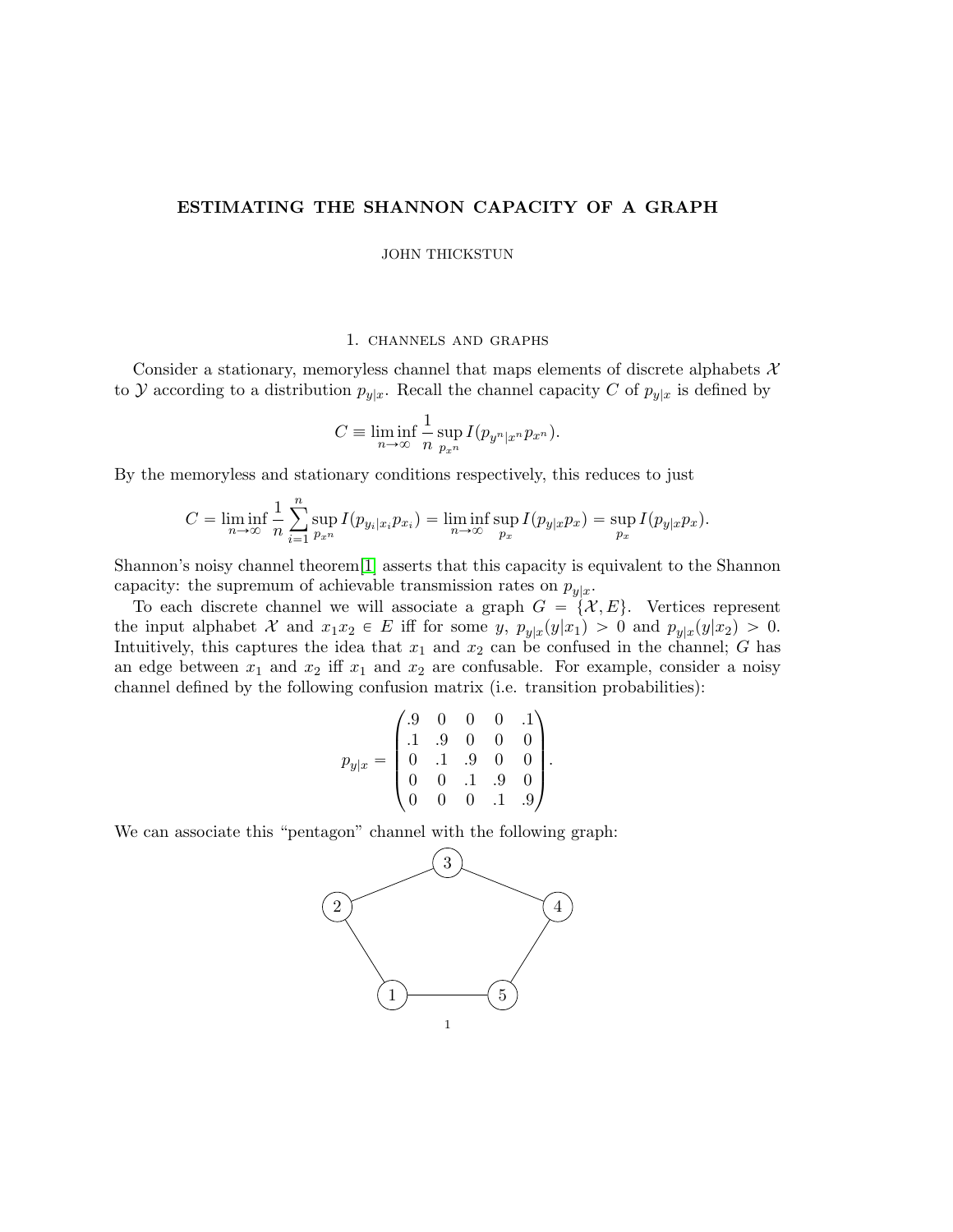#### 2 JOHN THICKSTUN

Suppose we attempt to transmit information over this channel, one symbol at a time. If we hope to infer x given y, we must restrict our alphabet  $\mathcal X$  to a subset of symbols that cannot be confused with one another. That is, we must restrict our transmissions to a stable set in G. The largest such codebook is given by the stability number  $\alpha(G)$ , the size of a maximal stable set in G. Computing  $\alpha(G)$  for a general graph is NP-hard, but in our example we easily see that  $\alpha(G) = 2$ , so one optimal codebook would be  $\{1, 3\}$ , which has bit rate 1.

Now suppose we transmit information over the channel in blocks of size two. Clearly we can transmit 4 symbols per block using the codewords  $\{11, 13, 31, 33\}$ . But we can do better. Consider the code  $\{11, 23, 35, 42, 54\}$ . It is routine to check that none of these codes can be confused with another. Our bit rate using this codebook will now be .5 log 5; we can be comused with another. Our bit rate using this codebook will how be .5 log 5; we<br>are effectively transmitting an alphabet of size  $\sqrt{5}$ . Can we do better than  $\sqrt{5}$  using larger blocks? This problem was first considered by Shannon[\[2\]](#page-6-1). We will show in section 4 that the answer is no.

This paper is organized as follows. In section two we will characterize the Shannon capacity of a channel in terms of the associated graph. Unfortunately, this quantity is difficult to analyze and its computational complexity is currently unknown. In section three we will introduce a graph invariant that upper bounds the Shannon capacity based on Lovasz's work[\[3\]](#page-6-2). We will apply this theory in section four to the pentagon channel described above. In section five we will turn our attention to the problem of computing the Lovasz invariant. In the final section we will consider an interpretation of our upper bound as an SDP relaxation of the stability number.

# 2. shannon capacity of a graph

Consider the category of undirected, reflexive graphs rGraph. Note that the graphs discussed in section 1 belong to this category; by definition, any element of  $\mathcal X$  can be confused with itself and therefore each vertex of the associated graph has a loop at each vertex. Define the strong product  $\boxtimes$  to be the categorical product in **rGraph**. In particular suppose  $G_1, G_2, H \in \mathbf{rGraph}, f_1 \in \text{Hom}_{\mathbf{rGraph}}(H, G_1)$ , and  $f_2 \in \text{Hom}_{\mathbf{rGraph}}(H, G_2)$ . Then the strong product is characterized by the following commutative diagram:



Therefore  $V_{G_1 \boxtimes G_2} = V_{G_1} \times V_{G_2}$  and  $e = uv = (i, k)(j, l) \in E_{G_1 \boxtimes G_2}$  iff  $ij \in E_{G_1}$  and  $kl \in E_{G_2}$ .

The strong product of  $G_1$  and  $G_2$  exactly characterizes the confusable codewords of these graphs. Observe that a codeword  $x_1x_2$  passed through the channel  $G_1(x_1)G_2(x_2)$ can be confused with  $x'_1x'_2$  iff  $G_1$  has edge  $x_1x'_1$  and  $G_2$  has edge  $x_2x'_2$ , which occurs iff  $(x_1, x_2)(x_1', x_2')$  is an edge in  $G_1 \boxtimes G_2$ . By induction, two codewords of block size n are confusable in a graphical channel G iff there is an edge between them in  $G^{\boxtimes n}$ .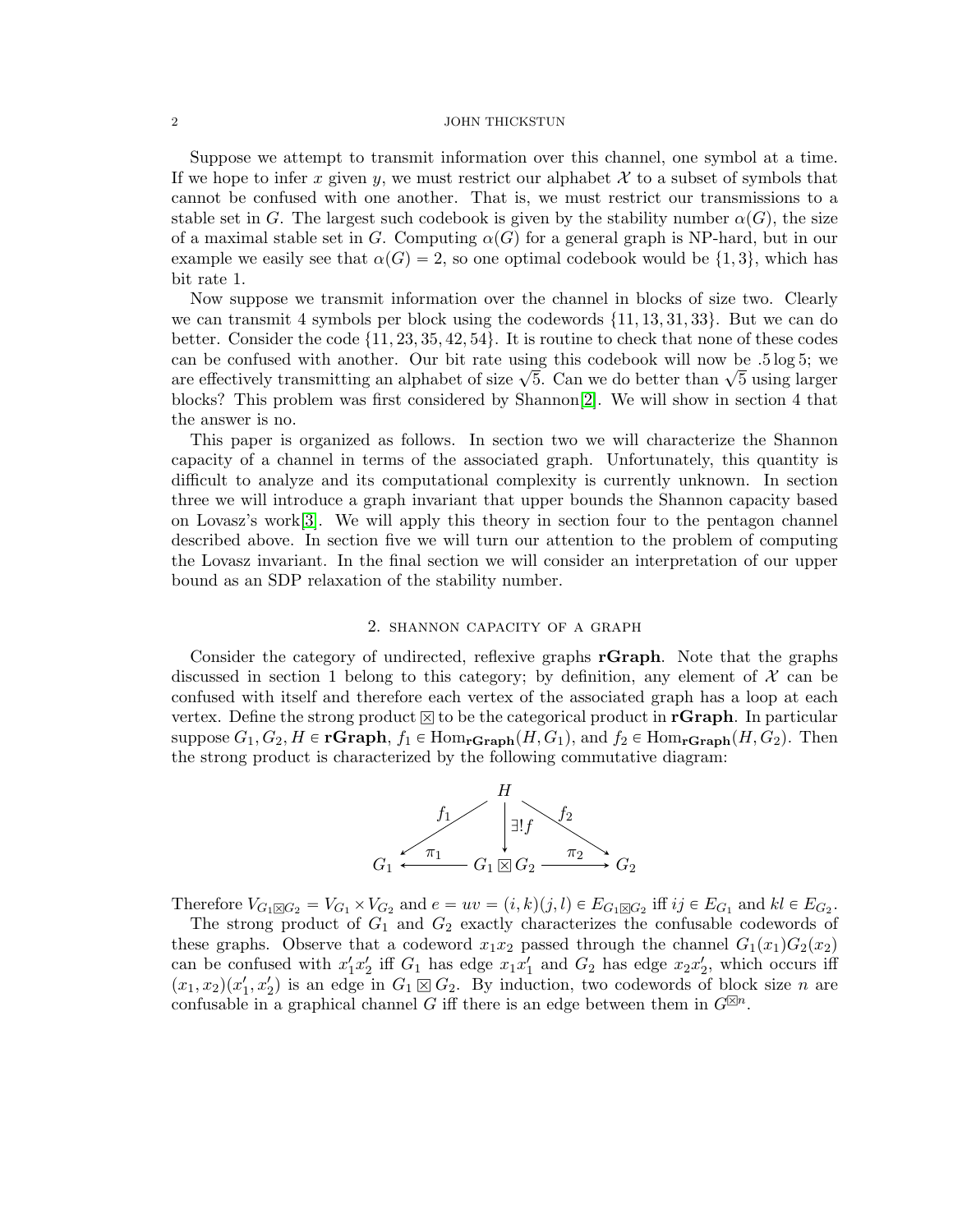Recall that the Shannon capacity Θ of a channel is the supremum over all codes of the transmission rate. We saw in the previous section that the maximum size of a codebook transmitted over a graphical channel  $G$  is given by the stability number of  $G$ . And we saw above that transmitting a block over a graphical channel is equivalent to transmitting a symbol over the strong power graphical channel. Therefore the Shannon capacity of  $G$  is given by

$$
\Theta(G) = \sup_{n \geq 1} \sqrt[n]{\alpha(G^{\boxtimes n})}.
$$

# 3. bounding the shannon capacity

The Shannon capacity is bounded below by  $\alpha(G)$ . Establishing an an upper bound on  $\Theta(G)$  is more difficult. We will proceed to define the Lovasz number  $\vartheta(G)$ . The construction is somewhat unintuitive; the goal of the remainder of this section is to show that  $\Theta(G)$  $\vartheta(G)$ , which will give us a reason to care about  $\vartheta$ . At the end of the paper, we will revisit the construction and attempt to offer some insight.

We say that an indexed set of unit vectors  $U = (u_1, ..., u_n)$  together with a vector c (called the handle of U) is an orthonormal representation of a graph  $G = ([n], E)$  iff  $u_i^T u_j = 0$ whenever  $ij \notin E$  and  $||c|| = 1$ ; i.e. we associate vectors with vertices such that vectors corresponding to non-adjacent vertices are orthogonal. Define the theta body  $TH(G)[4]$  $TH(G)[4]$  to be

$$
\text{TH}(G) \equiv \left\{ x \ge 0 \in \mathbb{R}^n : \sum_{i=1}^n (c^T u_i)^2 x_i \le 1 \text{ for all orthonormal representations} \right\}
$$

The Lovasz number  $\vartheta$  of G is defined in terms of the theta body as

$$
\vartheta(G) \equiv \max_{x \in \text{TH}(G)} \mathbf{1}^T x = \min_{U,c} \max_{i} \frac{1}{(c^T u_i)^2}.
$$

For example, suppose G is the complete graph with n vertices. Then we can take the vectors  $U$  all equal and the max over indices falls out. Clearly the denominator is maximized over c when  $c = u_i$ , so  $\vartheta(G) = 1$ . As another example, suppose G is the edgeless graph with n vertices. Then  $U$  must consist of n orthogonal vectors; without loss of generality, let them be the standard basis of  $\mathbb{R}^n$ . Picking c as equally far from each  $u_i$  we see that c has components  $1/\sqrt{n}$ . Then  $c^T u_i = 1/\sqrt{n}$  for each i so  $\vartheta(G) = n$ .

**Proposition.** The Lovasz number of a strong product is bounded by the product of Lovasz numbers:

$$
\vartheta(G \boxtimes H) \leq \vartheta(G)\vartheta(H).
$$

*Proof.* Suppose  $U = (u_i) \subset \mathbb{R}^n$  and  $V = (v_k) \subset \mathbb{R}^m$  are optimal orthonormal representations of  $G, H$ . Let  $(\mathbb{R}^n \otimes \mathbb{R}^m, T_r)$  denote a tensor product equipped with the trace inner product. If  $(i, k) \in V_{G \boxtimes H}$  then we associate  $(i, k)$  with  $u_i \otimes v_k$ . By definition of the trace,

$$
(u_i \otimes v_k) \cdot (u_j \otimes v_l) = \text{Tr}((u_i \otimes v_k)^T (u_j \otimes v_l)) = (u_i \cdot u_j)(v_k \cdot v_l).
$$

Therefore  $u_i \otimes v_k$  and  $u_j \otimes v_l$  are orthogonal iff  $ij \notin E_G$  or  $kl \notin E_H$  iff  $(i, j)(k, l) \notin E_{G \boxtimes H}$ . Clearly  $||u_i \otimes v_k|| = 1$  so we see that  $(u_i \otimes v_k)$  is an orthonormal representation of  $G \boxtimes H$ .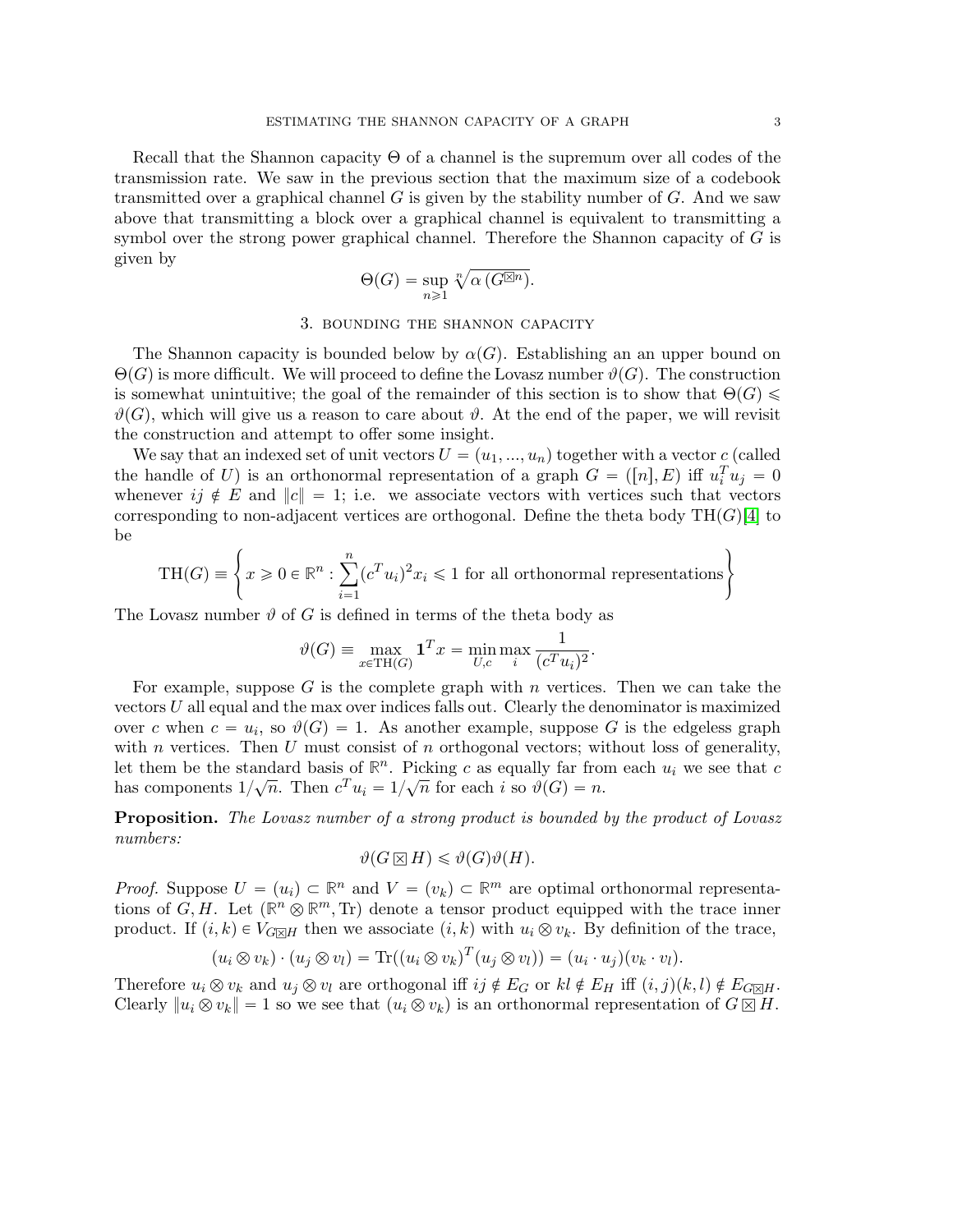#### 4 JOHN THICKSTUN

Suppose that  $c$  and  $d$  are the handles of  $U$  and  $V$  respectively. Then

$$
||c \otimes d||^2 = \text{Tr}((c \otimes d)^T (c \otimes d)) = ||c||^2 ||d||^2 = 1.
$$

It follows that

$$
\vartheta(G \boxtimes H) \le \max_{i,j} \frac{1}{\left( (c \otimes d)^T (u_i \otimes v_j) \right)^2} = \max_{i,j} \frac{1}{(c^T u_i)^2} \frac{1}{(d^T v_j)^2} = \vartheta(G)\vartheta(H).
$$

Let U be an orthonormal representation of G and let  $S \subset V_G$  be a stable set. Then  $u_i \cdot u_j = 0$  for all  $i, j \in S$ ,  $i \neq j$  and therefore

$$
\sum_{i \in S} (c^T u_i)^2 \le ||c||^2 = 1
$$
 (with equality iff  $\{u_i : i \in S\}$  is a basis).

If S is a maximal stable set then  $|S| = \alpha(G)$  and therefore

$$
\sum_{i \in S} (c^T u_i)^2 \leqslant \sum_{i \in S} \frac{1}{\vartheta(G)} = \frac{\alpha(G)}{\vartheta(G)}.
$$

So we see that  $\alpha(G) \leq \vartheta(G)$ . By this observation and our earlier proposition,

$$
\alpha(G^{\boxtimes n}) \leqslant \vartheta(G^{\boxtimes n}) \leqslant (\vartheta(G))^n.
$$

We conclude that  $\Theta(G) \leq \vartheta(G)$ .

# 4. the capacity of the pentagon channel

Recall the pentagon channel from section 1, which we will denote going forward by  $C_5$ . Using the language of Shannon capacity introduced in section 2, we showed in section 1 Using the language of shannon capacity introduced in section 2, we showed in section 1 that  $\sqrt{5} \le \Theta(C_5)$ . With the results of section 3, we can now show that this is actually an equality. Let  $U = (u_i)$  be an orthonormal representation of  $C_5$  defined by

$$
u_i = \begin{pmatrix} \cos \theta \\ \sin \theta \cos \phi_k \\ \sin \theta \sin \phi_k \end{pmatrix}, \qquad \cos(\theta) = \frac{1}{\sqrt[4]{5}}, \qquad \phi_k = \frac{2\pi k}{5}.
$$

Taking  $c = (1, 0, 0)$  we find that

$$
\vartheta(C_5)\leqslant \max_i \frac{1}{(c^Tu_i)^2}=\sqrt{5}.
$$

Therefore we have

$$
\sqrt{5} = \sqrt{\alpha(G^{\boxtimes 2})} \leq \Theta(G) \leq \vartheta(G) \leq \sqrt{5}.
$$

And we conclude that  $\Theta(G) = \sqrt{5}$  exactly.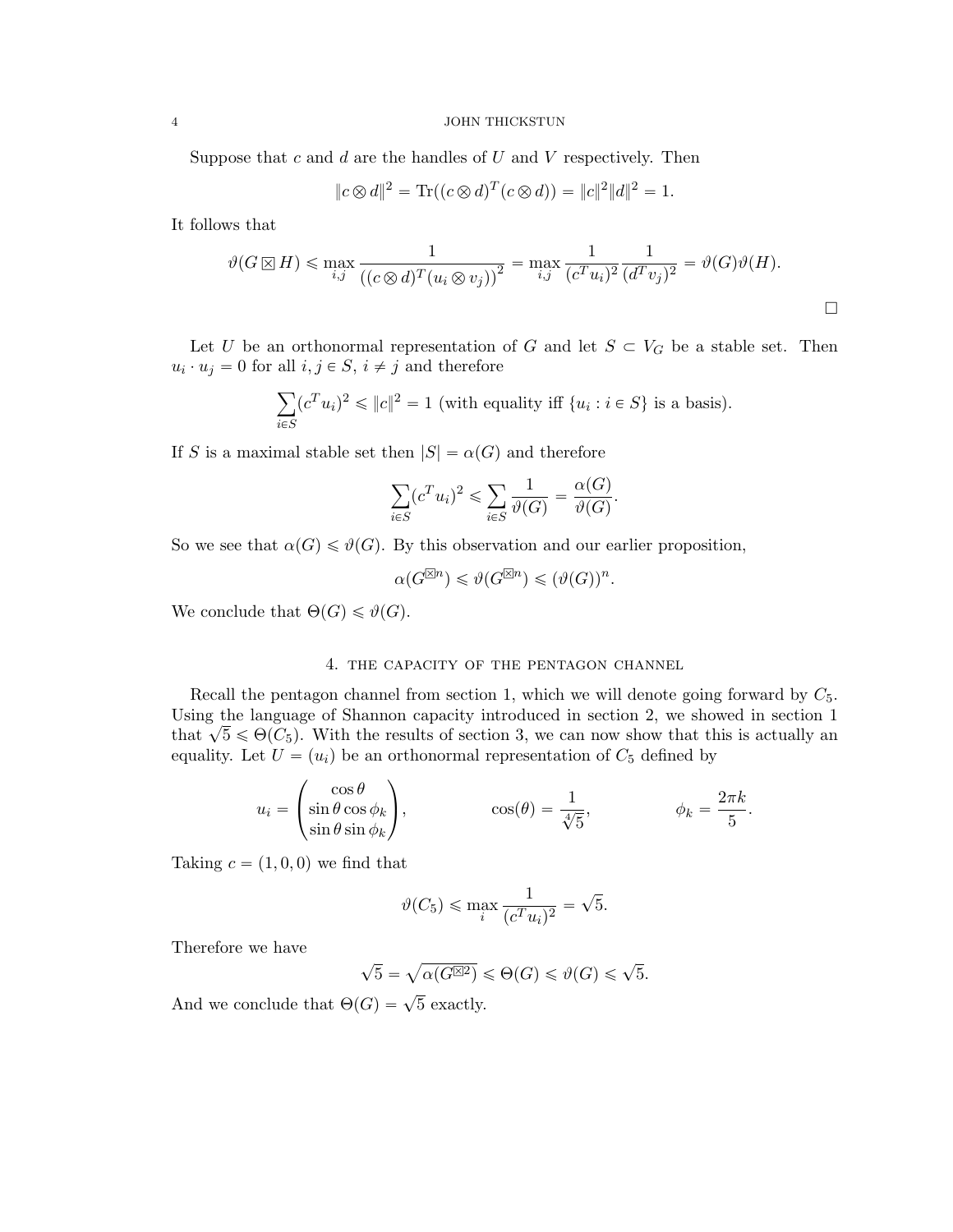### 5. computing the lovasz invariant

Our working definition of  $\vartheta$  given in section 3 gives us few clues about how to compute its value, or whether it can be efficiently computed at all. In this section we will reformulate  $\vartheta$  as a semi-definite program: that is, we will express  $\vartheta$  as the optimum of linear objective over a spectrahedron. Algorithms for optimizing an SDP are beyond the scope of this paper, but the key result in this area is that any SDP can be optimized in polynomial time. In particular, by expressing  $\vartheta$  as an SDP it will follow that  $\vartheta$  can be computed in polynomial time.

Recall from section 3 that  $\vartheta$  is defined as an optimization over orthonormal representations of  $G = ([n], E)$ . Feasible handles c are unit vectors, so the feasible region of handles can be expressed by the linear constraint  $c^T c = 1$ . Feasible orthonormal representations  $(u_i)$  can be expressed by the linear constraints  $u_i^T u_i = 1$  and  $u_i^T u_j = 0$  if  $i \neq j$  and  $ij \notin E$ . Minimizing  $\vartheta$  is the same as maximizing  $\vartheta^{-1/2}$ , which we can compute with the following optimization:

maximize 
$$
c^T u_i
$$
  
\nsubject to  $c^T c = 1$ ;  
\n $u_i^T u_i = 1, \quad i = 1, ..., n$ ;  
\n $u_i^T u_j = 0, \quad ij \notin E, i \neq j$ .

Consider the block matrix

$$
Y = \begin{bmatrix} u_1 & \dots & u_n & c \end{bmatrix}^T \begin{bmatrix} u_1 & \dots & u_n & c \end{bmatrix} \in \mathbb{S}^{n+1}.
$$

Then  $Y$  is (by definition) positive semi-definite. We can express our optimization constraints as constraints on Y. The unit constraints  $c^T c = 1$  and  $u_i^T u_i = 1$  become  $Diag(Y) = 1$ . The edge constraints on  $u_i^T u_j$  become constraints on  $Y_{i,j}$ . If  $t \le Y_{n+1,j}$ then  $Y$  is a feasible solution to the following optimization:

maximize 
$$
t
$$
  
\nsubject to  $\text{Diag}(X) = 1$ ;  
\n $X_{ij} = 0$ ,  $ij \notin E, i \neq j$ ;  
\n $X_{n+1,j} \geq t$ ,  $i = 1,..., n$ ;  
\n $X \geq 0$ .

Optimizing this program gives us a maximal  $t = c^T u_i$ , so Y is not only feasible; Y is optimal. The first three constraints here are affine, and the last constraint confines us to the psd cone  $\mathbb{S}^{n+1}_+$ . The feasible region is therefore a spectrahedron, the objective function is clearly linear, so this optimization is a semi-definite program that computes  $\vartheta^{-1/2}$ .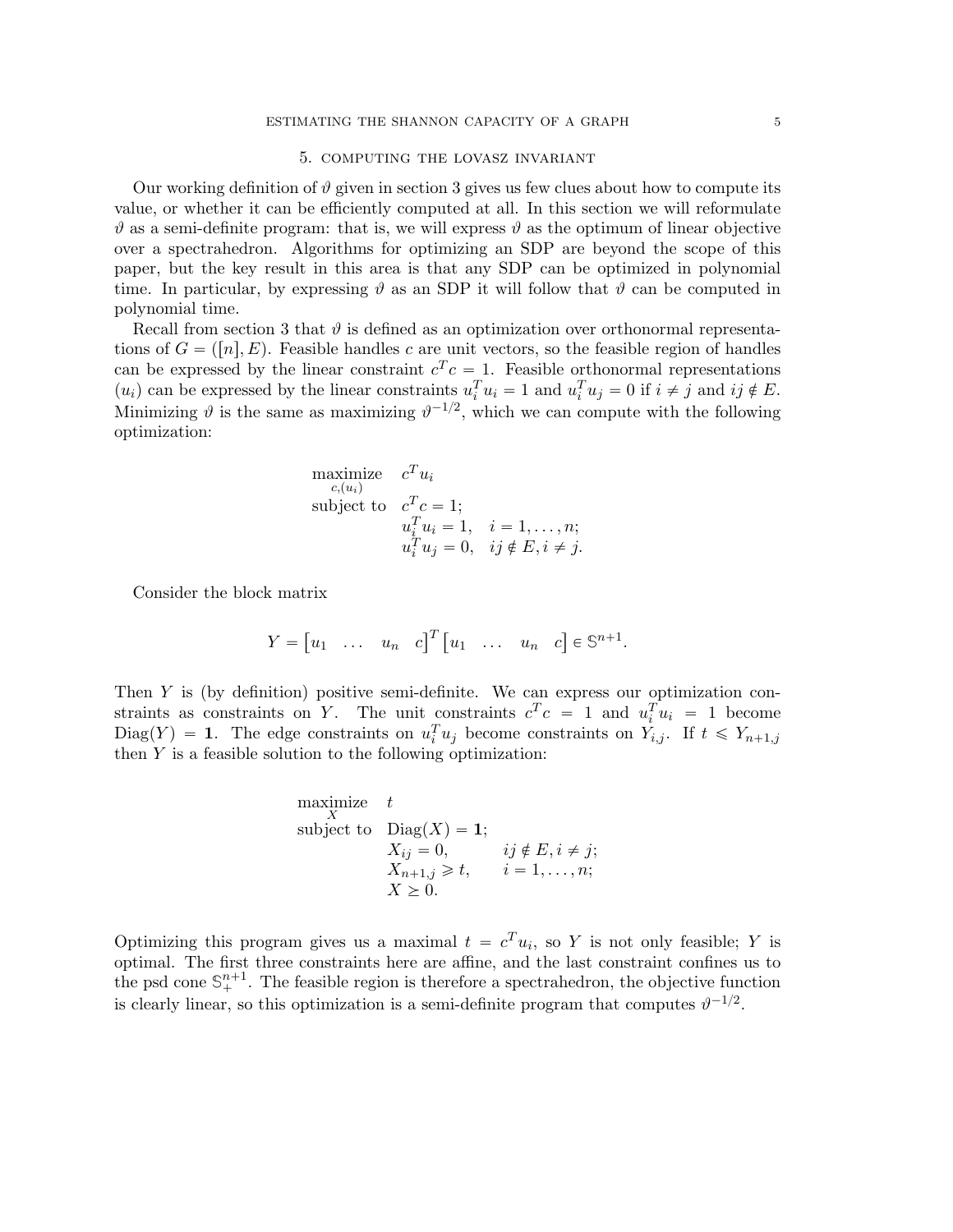#### 6 JOHN THICKSTUN

### 6. SDP relaxation of STAB

One way to interpret  $\vartheta(G)$  is as an SDP relaxation of the stability number  $\alpha(G)$ . We can model the stability number by considering incidence vectors  $\chi^S$  of stable sets  $S \subset G$ :

$$
\chi_i^S = \begin{cases} 1 & \text{if } i \in S, \\ 0 & \text{otherwise.} \end{cases}
$$

In this model,  $\alpha(G)$  is an optimal solution to  $\mathbf{1}^T x$  over the stable set polytope

$$
\mathrm{STAB}(G) = \text{conv. hull}\{\chi^S : S \text{ is stable in } G\}.
$$

We can alternatively characterize this polytope using linear inequalities. Observe that any  $x \in \text{STAB}(G)$  satisfies  $x \geq 0$  and  $x_i + x_j \leq 1$ . Clearly if  $x_i \in \mathbb{Z}$  then x is the incidence vector of a stable set and therefore

 $STAB(G) = \{x \in \mathbb{R}^n : x \geq 0, x_i + x_j \leq 1 \text{ for all } ij \in E, \text{ and } x \in \mathbb{Z}^n\}.$ 

We can therefore formulate  $\alpha(G)$  as the solution to an integer program

$$
\alpha(G) = \max_{x \in \text{STAB}(G)} \mathbf{1}^T x.
$$

Unfortunately optimizing an integer program, and in particular computing  $\alpha(G)$ , is NP hard. The obvious relaxation is to drop the integral constraint. This turns our optimization into a (polynomial-time) linear program over

$$
\operatorname{FRAC}(G) = \{ x \in \mathbb{R}^n : x \geq 0, x_i + x_j \leq 1 \text{ for all } ij \in E \}.
$$

Clearly  $STAB(G) \subset FRAC(G)$  and it can be shown that  $STAB(G) = FRAC(G)$  iff G is bipartite. The relaxation fails to find a stable set, for example, in the complete graph  $K_3$ :



We could attempt to remedy this situation by adding in more linear constraints to replace the integrality constraint that we dropped. For example, we could optimize over

$$
\text{QSTAB}(G) = \left\{ x \in \mathbb{R}^n : x \geq 0, \sum_{i \in Q} x_i \leq 1 \text{ where } Q \subset G \text{ is a clique} \right\}.
$$

This resolves the problem described above for  $K_3$ , at the expense of a polytope description using exponentially many inequalities. Clearly  $STAB(G) \subset \text{QSTAB}(G)$  but Lovasz showed that for many graphs this relation is still strict. The condition  $STAB(G) = \text{QSTAB}(G)$ defines the full subcategory of perfect graphs and examples of non-perfect graphs abound, for example the pentagon  $C_5$  discussed in section 4. A precise characterization of the perfect graphs was given in 2002[\[5\]](#page-6-4): these are precisely the graphs without odd holes or anti-holes.